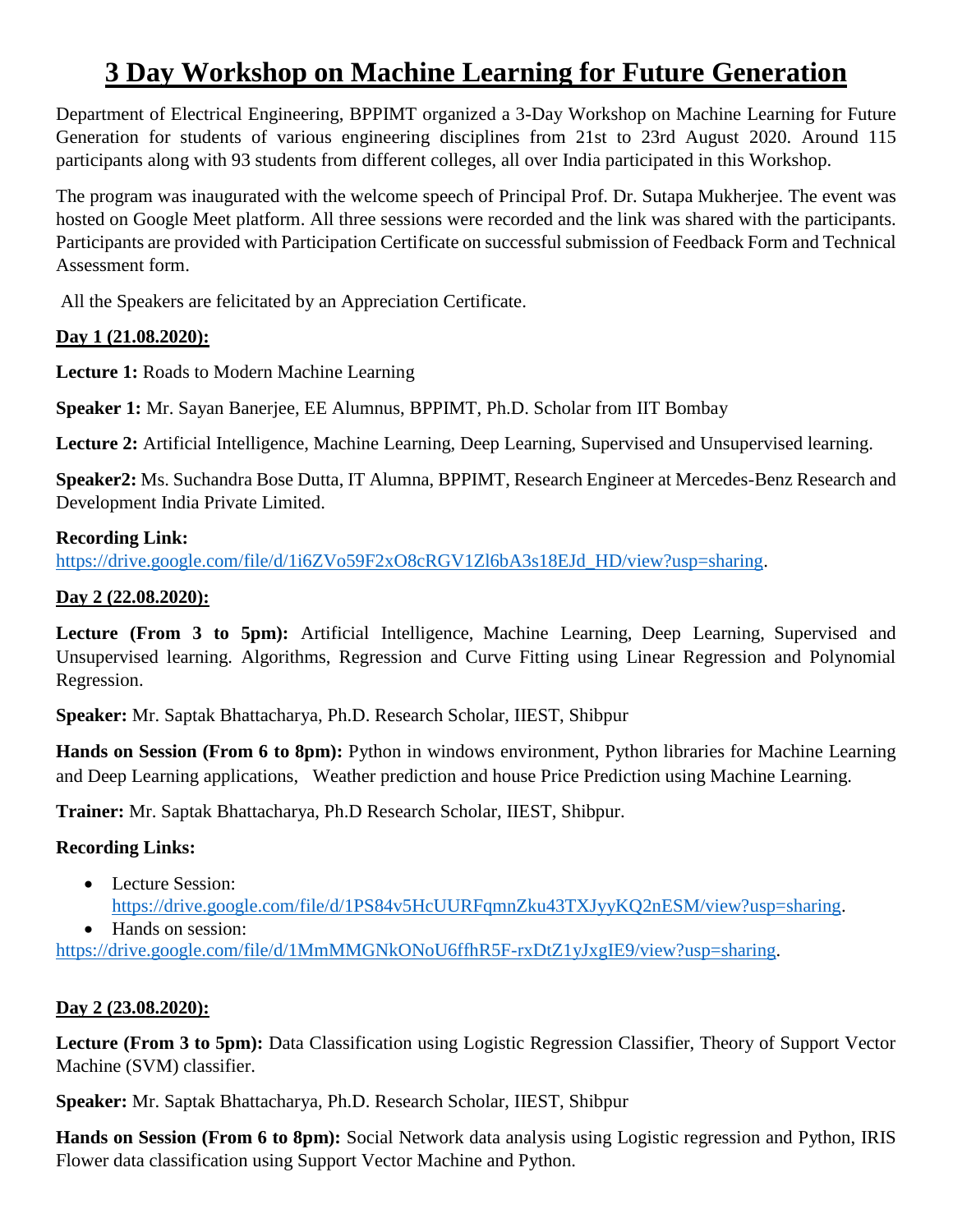**Trainer:** Mr. Saptak Bhattacharya, Ph.D Research Scholar, IIEST, Shibpur.

### **Recording Links:**

• Lecture Session:

[https://drive.google.com/file/d/1qS63eJEq\\_csMZ1wDuPkhBDfC-sLzPfED/view?usp=sharing.](https://drive.google.com/file/d/1qS63eJEq_csMZ1wDuPkhBDfC-sLzPfED/view?usp=sharing)

• Hands on session: [https://drive.google.com/file/d/1ptgD5hjbTye8VCWF7jjwZfQgWzCOVV6N/view?usp=sharing.](https://drive.google.com/file/d/1ptgD5hjbTye8VCWF7jjwZfQgWzCOVV6N/view?usp=sharing)

All the sessions were very informative and interactive, everyone enjoyed a lot. At the end, Dr. Nandita Sanyal, HoD, Dept. Of Electrical Engineering, gave the vote of thanks.







| s.<br>$\bullet$ REC<br>Saptak Bhattacharjee is presenting                                                                                                          | Aritra Ghosh<br>and 42 more                     | $2^{53}$<br>▣             | 7:22 PM<br>Vou                 |
|--------------------------------------------------------------------------------------------------------------------------------------------------------------------|-------------------------------------------------|---------------------------|--------------------------------|
| B linear represion subplot by - DIVionshop(\Artificial intelligence\Doy Ti-lanck_orl\Project   Linear represion_goulard descent linear_represion_subplot by (2.82) | $ \sigma$ $\times$                              |                           |                                |
| File Edit Formet Run Outloos Window Help                                                                                                                           |                                                 |                           |                                |
| # -t- coline: std-t -t-<br>$\cdots$                                                                                                                                |                                                 |                           |                                |
| Created on Hon Har 11 15:32:21 2019                                                                                                                                |                                                 | 'S                        | B                              |
| Sauthor: Lenovo po<br>$***$                                                                                                                                        |                                                 |                           |                                |
| import numpy as mp                                                                                                                                                 |                                                 |                           | 湿                              |
| inport pandas as pd<br>import matplotlib.pyplot as plt                                                                                                             |                                                 | ŵ<br>Saptak Bhattacharjee | <b>BPPINT EE</b>               |
|                                                                                                                                                                    |                                                 |                           |                                |
| # Preprocessing Trout data                                                                                                                                         |                                                 |                           |                                |
| data = pd.read cav ('data, cav')                                                                                                                                   |                                                 |                           |                                |
| $X = 0.681, 1100[1, 0]$<br>$T = data, 11$ ocf;, 11                                                                                                                 |                                                 |                           |                                |
| # Building the model                                                                                                                                               |                                                 |                           |                                |
| $n = 0$                                                                                                                                                            |                                                 |                           |                                |
| $c = 0$<br>1]- 0.00019 The Learning Rate                                                                                                                           |                                                 |                           |                                |
| epochs - 1000 4 The number of iterations to berform gradient destent                                                                                               |                                                 |                           |                                |
|                                                                                                                                                                    |                                                 | Dr. Sutapa Mukherjee      | $\mathbf{x}$<br>Nandita Sanyal |
| a = flost(len(K)) } Namber of elements in X                                                                                                                        |                                                 |                           |                                |
| \$pit.scatteriX, Ti                                                                                                                                                |                                                 |                           |                                |
| jthets plot = []                                                                                                                                                   |                                                 |                           |                                |
| $n$ plot = $\Box$                                                                                                                                                  |                                                 |                           |                                |
| $c$ plot = $\Box$                                                                                                                                                  |                                                 |                           |                                |
| # Sexforming Gradient Descent                                                                                                                                      |                                                 |                           |                                |
| for 1 in range (epochs) ;                                                                                                                                          |                                                 |                           |                                |
| Y pred = m*X + c   The current predicted value of Y                                                                                                                |                                                 |                           |                                |
| Stheta = $(2/n)$ ' $min(17 - 7 pred)^{1+2})$<br>$D = r - 1/(n)$ * sum (K * (Y - Y pred)) # Derivative with m                                                       |                                                 | V.<br>Yash Rai            | 湿<br>5F3_Nikhil Chandra        |
| $D$ $c = (-1/n)$ ' $x \equiv (T - T) \text{red}$   Decivative art of                                                                                               |                                                 |                           |                                |
| m = m - L * D m + Opdate m                                                                                                                                         |                                                 |                           |                                |
| $c = c - L + B c$ & Opdate $c$                                                                                                                                     |                                                 |                           |                                |
| print ("Iteration: ", 1)<br>printifelope= ", m)                                                                                                                    |                                                 |                           |                                |
| printi"offset= ".c)                                                                                                                                                |                                                 |                           |                                |
| print ("Ineration: ", 1)                                                                                                                                           |                                                 |                           |                                |
| ithets plot.eppendithetal                                                                                                                                          |                                                 | $\overline{A}$            |                                |
| n plot, eppendico<br>a at an annual (a)                                                                                                                            |                                                 |                           |                                |
|                                                                                                                                                                    | $1 = 18$ Cot 29                                 |                           |                                |
| æ<br>м<br>$0$ $\bullet$<br>P Troe here to search<br>٠<br>۰<br>$\circ$<br>H                                                                                         | B22<br>見<br>$\wedge$ 10 at 48 BM $_{22,00,200}$ | Aishani Basu              | 岌<br>Sujata Saha               |